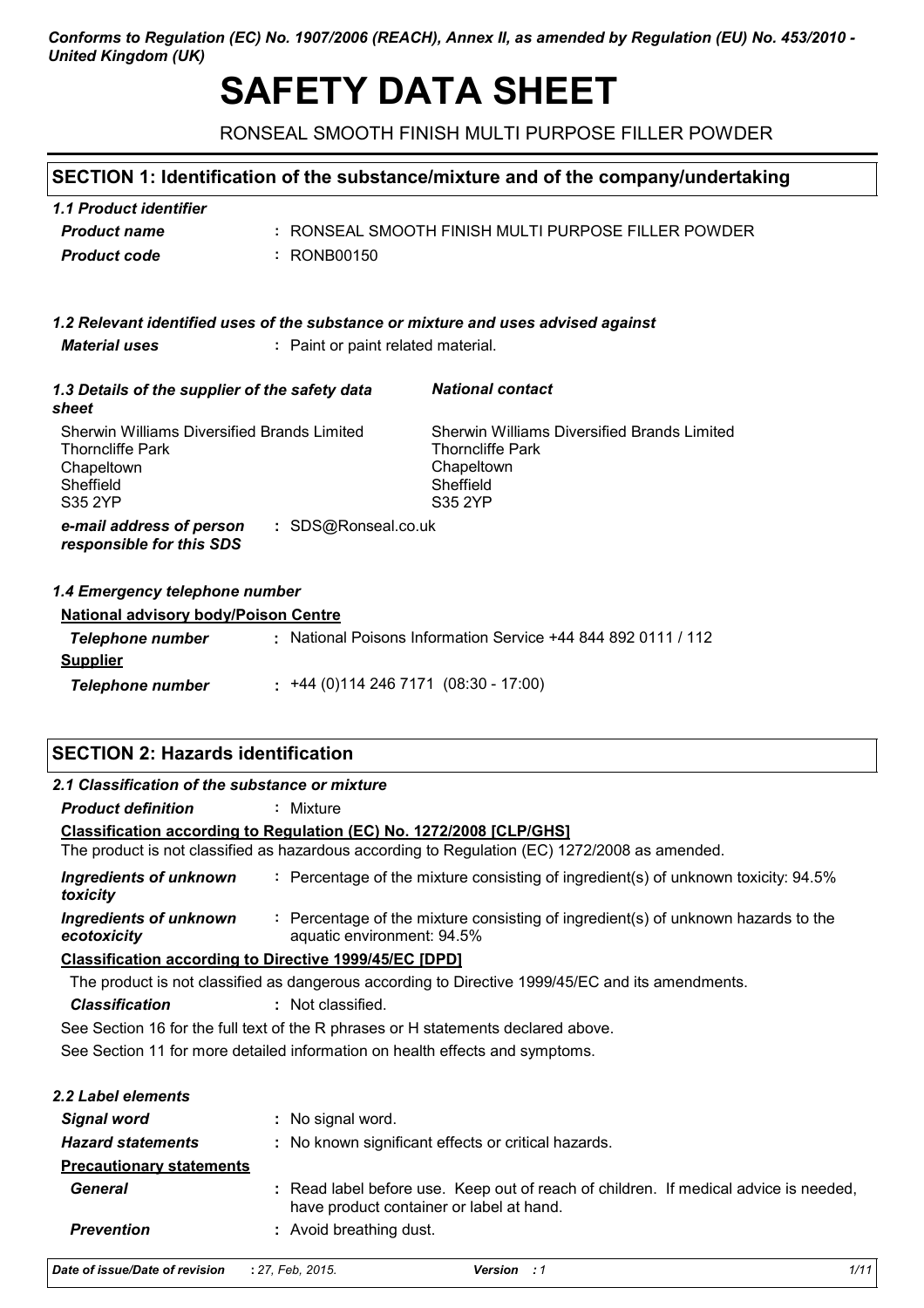#### **SECTION 2: Hazards identification**

| : Not applicable.                                  |
|----------------------------------------------------|
| Not applicable.                                    |
| Not applicable.                                    |
| Not applicable.                                    |
| Not applicable.<br>placing on the market and       |
| <b>Special packaging requirements</b>              |
| Not applicable.                                    |
| <b>Tactile warning of danger : Not applicable.</b> |
|                                                    |

# *2.3 Other hazards*

*Other hazards which do* **:** *not result in classification* : None known.

# **SECTION 3: Composition/information on ingredients**

#### *3.2 Mixture* **:**

|                                   |                                                                    |              | <b>Classification</b>                                                       |                                                                               |             |
|-----------------------------------|--------------------------------------------------------------------|--------------|-----------------------------------------------------------------------------|-------------------------------------------------------------------------------|-------------|
| <b>Product/ingredient</b><br>name | <b>Identifiers</b>                                                 | %            | 67/548/EEC                                                                  | <b>Regulation (EC) No.</b><br>1272/2008 [CLP]                                 | <b>Type</b> |
| Calcium Carbonate                 | EC: 215-279-6<br>CAS: 1317-65-3                                    | $>= 50 - 75$ | Not classified.                                                             | Not classified.                                                               | $[2]$       |
| Calcium Sulfate                   | REACH #:<br>01-2119444918-26<br>$EC: 231-900-3$<br>CAS: 10101-41-4 | $>=35 - 50$  | Not classified.                                                             | Not classified.                                                               | $[2]$       |
| Calcium Hydroxide                 | EC: 215-137-3<br>CAS: 1305-62-0                                    | $>= 1 - 5$   | Xi: R36                                                                     | Eye Irrit. 2, H319<br>Aquatic Chronic 3, H412                                 | [1] [2]     |
|                                   |                                                                    |              | See Section 16 for<br>the full text of the R-<br>phrases declared<br>above. | See Section 16 for<br>the full text of the H<br>statements<br>declared above. |             |

There are no additional ingredients present which, within the current knowledge of the supplier and in the concentrations applicable, are classified as hazardous to health or the environment, are PBTs or vPvBs or have been assigned a workplace exposure limit and hence require reporting in this section.

**Type** 

[1] Substance classified with a health or environmental hazard

- [2] Substance with a workplace exposure limit
- [3] Substance meets the criteria for PBT according to Regulation (EC) No. 1907/2006, Annex XIII

[4] Substance meets the criteria for vPvB according to Regulation (EC) No. 1907/2006, Annex XIII

[5] Substance of equivalent concern

Occupational exposure limits, if available, are listed in Section 8.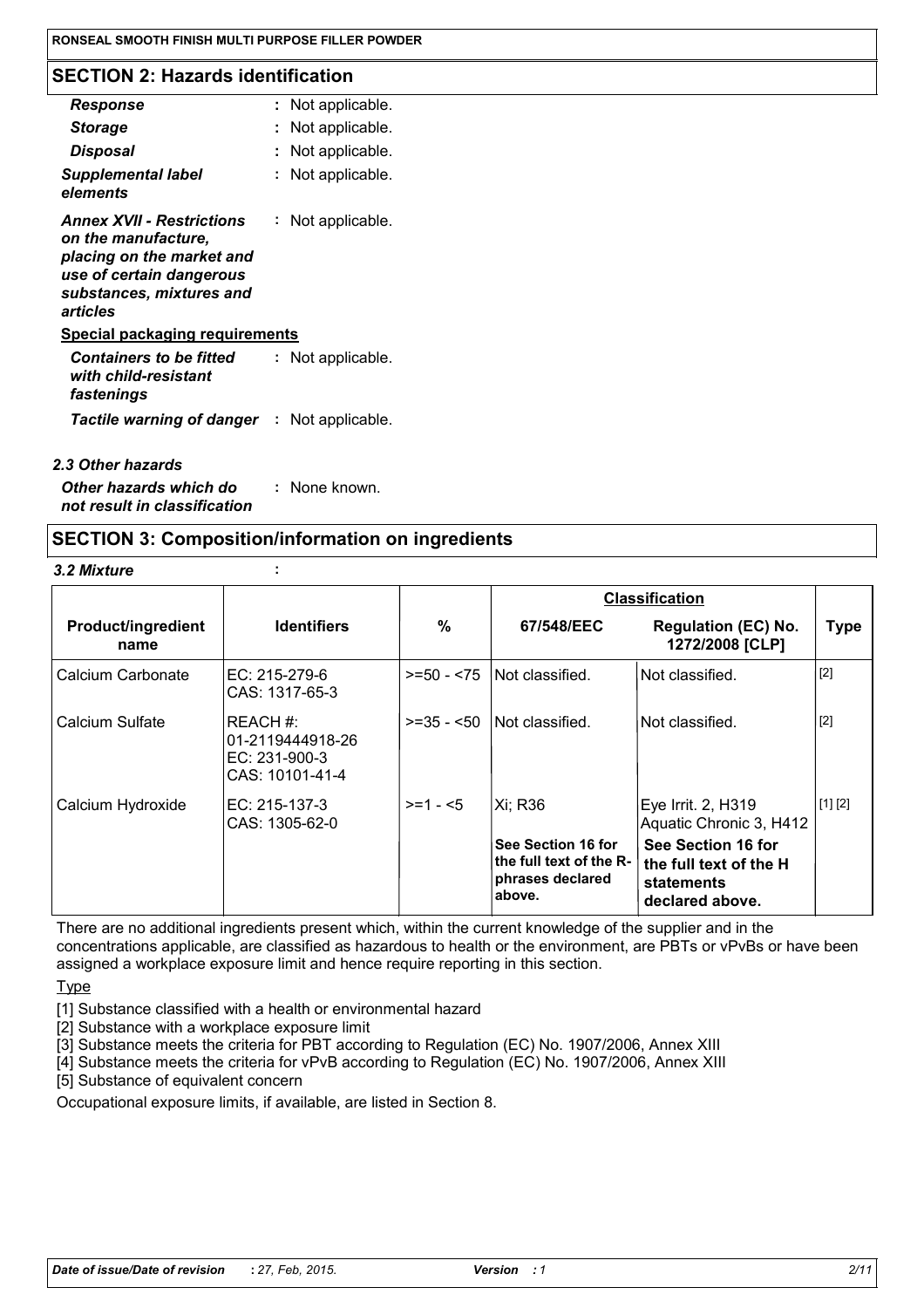# **SECTION 4: First aid measures**

| 4.1 Description of first aid measures |                                                                                                                                                                                                             |
|---------------------------------------|-------------------------------------------------------------------------------------------------------------------------------------------------------------------------------------------------------------|
| General                               | : In all cases of doubt, or when symptoms persist, seek medical attention. Never give<br>anything by mouth to an unconscious person. If unconscious, place in recovery<br>position and seek medical advice. |
| Eye contact                           | : Check for and remove any contact lenses. Immediately flush eyes with running<br>water for at least 15 minutes, keeping eyelids open. Seek immediate medical<br>attention.                                 |
| <b>Inhalation</b>                     | : Remove to fresh air. Keep person warm and at rest. If not breathing, if breathing is<br>irregular or if respiratory arrest occurs, provide artificial respiration or oxygen by<br>trained personnel.      |
| <b>Skin contact</b>                   | : Remove contaminated clothing and shoes. Wash skin thoroughly with soap and<br>water or use recognised skin cleanser. Do NOT use solvents or thinners.                                                     |
| <b>Ingestion</b>                      | : If swallowed, seek medical advice immediately and show the container or label.<br>Keep person warm and at rest. Do NOT induce vomiting.                                                                   |
|                                       | If swallowed, rinse mouth with water (only if the person is conscious). Get<br>immediate medical attention.                                                                                                 |
| <b>Protection of first-aiders</b>     | : No action shall be taken involving any personal risk or without suitable training.                                                                                                                        |
|                                       |                                                                                                                                                                                                             |

#### *4.2 Most important symptoms and effects, both acute and delayed*

There are no data available on the mixture itself.

Repeated or prolonged contact with the mixture may cause removal of natural fat from the skin, resulting in nonallergic contact dermatitis and absorption through the skin.

If splashed in the eyes, the liquid may cause irritation and reversible damage.

This takes into account, where known, delayed and immediate effects and also chronic effects of components from short-term and long-term exposure by oral, inhalation and dermal routes of exposure and eye contact.

#### *4.3 Indication of any immediate medical attention and special treatment needed*

| <b>Notes to physician</b>  | : Treat symptomatically. Contact poison treatment specialist immediately if large<br>quantities have been ingested or inhaled. |
|----------------------------|--------------------------------------------------------------------------------------------------------------------------------|
| <b>Specific treatments</b> | No specific treatment.                                                                                                         |

See toxicological information (Section 11)

| <b>SECTION 5: Firefighting measures</b>                           |                                                                                                                              |  |
|-------------------------------------------------------------------|------------------------------------------------------------------------------------------------------------------------------|--|
| 5.1 Extinguishing media<br><b>Suitable extinguishing</b><br>media | : Recommended: alcohol-resistant foam, carbon dioxide, powders.                                                              |  |
| Unsuitable extinguishing<br>media                                 | : Do not use water jet.                                                                                                      |  |
|                                                                   | 5.2 Special hazards arising from the substance or mixture                                                                    |  |
| <b>Hazards from the</b><br>substance or mixture                   | : Fire will produce dense black smoke. Exposure to decomposition products may<br>cause a health hazard.                      |  |
|                                                                   | : Fire will produce dense black smoke. Exposure to decomposition products may<br>cause a health hazard.                      |  |
| <b>Hazardous thermal</b><br>decomposition products                | : Decomposition products may include the following materials: carbon monoxide,<br>carbon dioxide, smoke, oxides of nitrogen. |  |
|                                                                   | Appropriate breathing apparatus may be required.                                                                             |  |
| 5.3 Advice for firefighters                                       |                                                                                                                              |  |
| <b>Special protective actions</b><br>for fire-fighters            | : Cool closed containers exposed to fire with water. Do not release runoff from fire to<br>drains or watercourses.           |  |
| <b>Special protective</b><br>equipment for fire-fighters          | : Fire-fighters should wear positive pressure self-contained breathing apparatus<br>(SCBA) and full turnout gear.            |  |
| Date of issue/Date of revision                                    | 3/11<br>: 27, Feb. 2015.<br>Version : 1                                                                                      |  |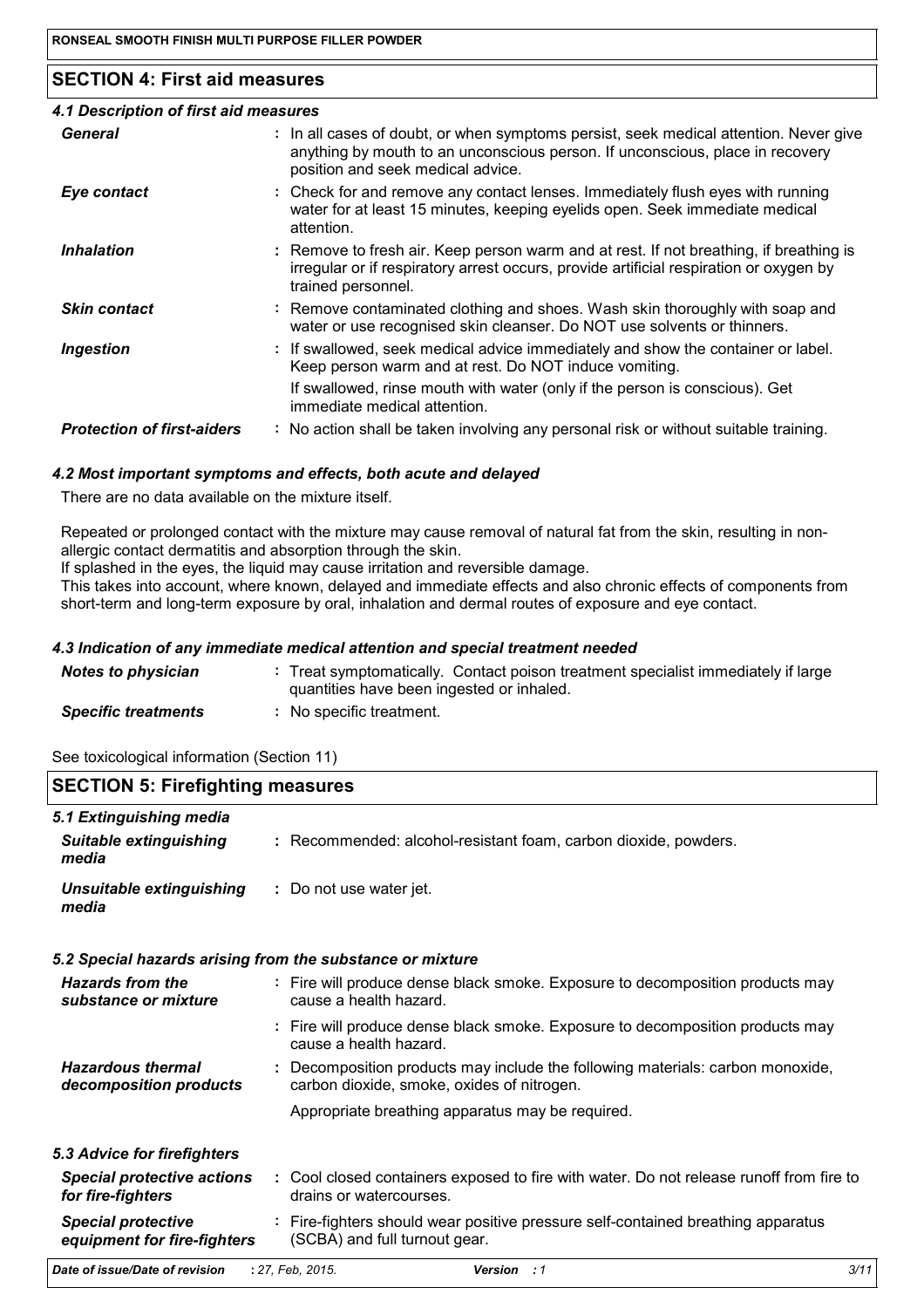# **SECTION 6: Accidental release measures**

| 6.1 Personal precautions, protective equipment and emergency procedures |  |                                                                                                                                                                                                                                                                                    |  |
|-------------------------------------------------------------------------|--|------------------------------------------------------------------------------------------------------------------------------------------------------------------------------------------------------------------------------------------------------------------------------------|--|
| For non-emergency<br>personnel                                          |  | : Avoid breathing vapour or mist. Refer to protective measures listed in sections 7<br>and $8$ .                                                                                                                                                                                   |  |
|                                                                         |  | : Keep unnecessary and unprotected personnel from entering.                                                                                                                                                                                                                        |  |
| For emergency responders :                                              |  | If specialised clothing is required to deal with the spillage, take note of any<br>information in Section 8 on suitable and unsuitable materials. See also the<br>information in "For non-emergency personnel".                                                                    |  |
| <b>6.2 Environmental</b><br>precautions                                 |  | : Do not allow to enter drains or watercourses. If the product contaminates lakes,<br>rivers, or sewers, inform the appropriate authorities in accordance with local<br>regulations.                                                                                               |  |
| 6.3 Methods and material<br>for containment and<br>cleaning up          |  | : Contain and collect spillage with non-combustible, absorbent material e.g. sand,<br>earth, vermiculite or diatomaceous earth and place in container for disposal<br>according to local regulations (see Section 13). Preferably clean with a detergent.<br>Avoid using solvents. |  |
| 6.4 Reference to other<br><b>sections</b>                               |  | : See Section 1 for emergency contact information.<br>See Section 8 for information on appropriate personal protective equipment.<br>See Section 13 for additional waste treatment information.                                                                                    |  |

# **SECTION 7: Handling and storage**

The information in this section contains generic advice and guidance. The list of Identified Uses in Section 1 should be consulted for any available use-specific information provided in the Exposure Scenario(s).

| 7.1 Precautions for safe<br>handling                                   | : Avoid contact with skin and eyes. Avoid inhalation of vapour, spray or mist.<br>Eating, drinking and smoking should be prohibited in areas where this material is<br>handled, stored and processed.<br>Put on appropriate personal protective equipment (see Section 8).<br>Never use pressure to empty. Container is not a pressure vessel.<br>Always keep in containers made from the same material as the original one.<br>Comply with the health and safety at work laws.<br>Do not allow to enter drains or watercourses.                                                        |
|------------------------------------------------------------------------|-----------------------------------------------------------------------------------------------------------------------------------------------------------------------------------------------------------------------------------------------------------------------------------------------------------------------------------------------------------------------------------------------------------------------------------------------------------------------------------------------------------------------------------------------------------------------------------------|
| 7.2 Conditions for safe<br>storage, including any<br>incompatibilities | : Store in accordance with local regulations.<br>Notes on joint storage<br>Keep away from: oxidising agents, strong alkalis, strong acids.<br>Additional information on storage conditions<br>Observe label precautions. Store in a dry, cool and well-ventilated area. Keep away<br>from heat and direct sunlight.<br>Keep container tightly closed.<br>No smoking. Prevent unauthorised access. Containers that have been opened must<br>be carefully resealed and kept upright to prevent leakage.<br>Contaminated absorbent material may pose the same hazard as the spilt product. |
| 7.3 Specific end use(s)                                                |                                                                                                                                                                                                                                                                                                                                                                                                                                                                                                                                                                                         |
| <b>Recommendations</b>                                                 | : Not available.                                                                                                                                                                                                                                                                                                                                                                                                                                                                                                                                                                        |
| Industrial sector specific<br>solutions                                | : Not available.                                                                                                                                                                                                                                                                                                                                                                                                                                                                                                                                                                        |
|                                                                        | Good housekeeping standards, regular safe removal of waste materials will minimise the risks of spontaneous                                                                                                                                                                                                                                                                                                                                                                                                                                                                             |

combustion and other fire hazards.

*Before use of this material please refer to the Exposure Scenario(s) if attached for the specific end use, control measures and additional PPE considerations.*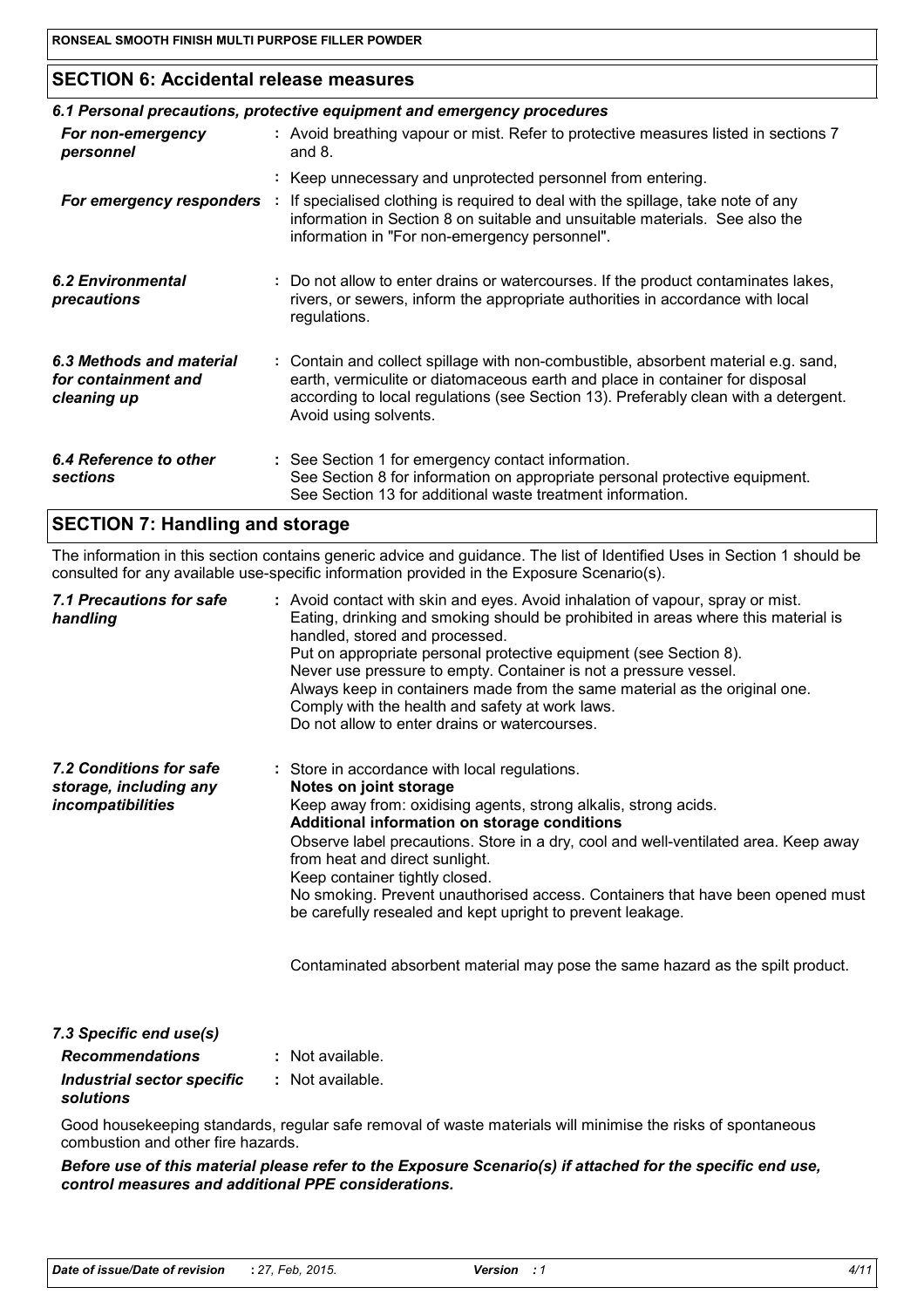# **SECTION 8: Exposure controls/personal protection**

The information in this section contains generic advice and guidance. The list of Identified Uses in Section 1 should be consulted for any available use-specific information provided in the Exposure Scenario(s).

#### *8.1 Control parameters*

**Occupational exposure limits**

| <b>Product/ingredient name</b>                  |                    | <b>Exposure limit values</b>                                                                                                                                                                                                                                                                                                                                                                                                                                                                                                                                                                                                                                                                                                                                                                                                                                                                                                                                                                                          |
|-------------------------------------------------|--------------------|-----------------------------------------------------------------------------------------------------------------------------------------------------------------------------------------------------------------------------------------------------------------------------------------------------------------------------------------------------------------------------------------------------------------------------------------------------------------------------------------------------------------------------------------------------------------------------------------------------------------------------------------------------------------------------------------------------------------------------------------------------------------------------------------------------------------------------------------------------------------------------------------------------------------------------------------------------------------------------------------------------------------------|
| Calcium Carbonate                               |                    | EH40/2005 WELs (United Kingdom (UK), 12/2011).<br>TWA: 10 mg/m <sup>3</sup> 8 hours. Form: inhalable dust<br>TWA: 4 mg/m <sup>3</sup> 8 hours. Form: respirable dust                                                                                                                                                                                                                                                                                                                                                                                                                                                                                                                                                                                                                                                                                                                                                                                                                                                  |
| Calcium Sulfate                                 |                    | EH40/2005 WELs (United Kingdom (UK), 12/2011).<br>TWA: 10 mg/m <sup>3</sup> 8 hours. Form: inhalable dust<br>TWA: 4 mg/m <sup>3</sup> 8 hours. Form: respirable dust                                                                                                                                                                                                                                                                                                                                                                                                                                                                                                                                                                                                                                                                                                                                                                                                                                                  |
| Calcium Hydroxide                               |                    | EH40/2005 WELs (United Kingdom (UK), 12/2011).<br>TWA: 5 mg/m <sup>3</sup> 8 hours.                                                                                                                                                                                                                                                                                                                                                                                                                                                                                                                                                                                                                                                                                                                                                                                                                                                                                                                                   |
| <b>Recommended monitoring</b><br>procedures     | required.          | : If this product contains ingredients with exposure limits, personal, workplace<br>atmosphere or biological monitoring may be required to determine the effectiveness<br>of the ventilation or other control measures and/or the necessity to use respiratory<br>protective equipment. Reference should be made to monitoring standards, such as<br>the following: European Standard EN 689 (Workplace atmospheres - Guidance for<br>the assessment of exposure by inhalation to chemical agents for comparison with<br>limit values and measurement strategy) European Standard EN 14042 (Workplace<br>atmospheres - Guide for the application and use of procedures for the assessment<br>of exposure to chemical and biological agents) European Standard EN 482<br>(Workplace atmospheres - General requirements for the performance of procedures<br>for the measurement of chemical agents) Reference to national guidance<br>documents for methods for the determination of hazardous substances will also be |
| <b>DNELs/DMELs</b><br>No DNELs/DMELs available. |                    |                                                                                                                                                                                                                                                                                                                                                                                                                                                                                                                                                                                                                                                                                                                                                                                                                                                                                                                                                                                                                       |
| <b>PNECs</b>                                    |                    |                                                                                                                                                                                                                                                                                                                                                                                                                                                                                                                                                                                                                                                                                                                                                                                                                                                                                                                                                                                                                       |
| No PNECs available                              |                    |                                                                                                                                                                                                                                                                                                                                                                                                                                                                                                                                                                                                                                                                                                                                                                                                                                                                                                                                                                                                                       |
| 8.2 Exposure controls                           |                    |                                                                                                                                                                                                                                                                                                                                                                                                                                                                                                                                                                                                                                                                                                                                                                                                                                                                                                                                                                                                                       |
| <b>Appropriate engineering</b><br>controls      |                    | : Provide adequate ventilation. Where reasonably practicable, this should be<br>achieved by the use of local exhaust ventilation and good general extraction. If<br>these are not sufficient to maintain concentrations of particulates and solvent<br>vapours below the OEL, suitable respiratory protection must be worn.                                                                                                                                                                                                                                                                                                                                                                                                                                                                                                                                                                                                                                                                                           |
|                                                 | equivalent values. | : Users are advised to consider national Occupational Exposure Limits or other                                                                                                                                                                                                                                                                                                                                                                                                                                                                                                                                                                                                                                                                                                                                                                                                                                                                                                                                        |
| <b>Individual protection measures</b>           |                    |                                                                                                                                                                                                                                                                                                                                                                                                                                                                                                                                                                                                                                                                                                                                                                                                                                                                                                                                                                                                                       |
| <b>Hygiene measures</b>                         |                    | : Wash hands, forearms and face thoroughly after handling chemical products, before<br>eating, smoking and using the lavatory and at the end of the working period.<br>Appropriate techniques should be used to remove potentially contaminated clothing.<br>Wash contaminated clothing before reusing. Ensure that eyewash stations and<br>safety showers are close to the workstation location.                                                                                                                                                                                                                                                                                                                                                                                                                                                                                                                                                                                                                     |
| <b>Eye/face protection</b>                      |                    | : Use safety eyewear designed to protect against splash of liquids.                                                                                                                                                                                                                                                                                                                                                                                                                                                                                                                                                                                                                                                                                                                                                                                                                                                                                                                                                   |
| <b>Skin protection</b>                          |                    |                                                                                                                                                                                                                                                                                                                                                                                                                                                                                                                                                                                                                                                                                                                                                                                                                                                                                                                                                                                                                       |
| <b>Hand protection</b>                          |                    | : Wear suitable gloves tested to EN374.                                                                                                                                                                                                                                                                                                                                                                                                                                                                                                                                                                                                                                                                                                                                                                                                                                                                                                                                                                               |
| <b>Gloves</b>                                   |                    | : Short Term Exposure less than 10 minutes Continuous use Nitrile gloves.<br>Long Term Exposure Spill / For prolonged or repeated handling, use PE / PE<br>Laminate gloves > 8 hours (breakthrough time).                                                                                                                                                                                                                                                                                                                                                                                                                                                                                                                                                                                                                                                                                                                                                                                                             |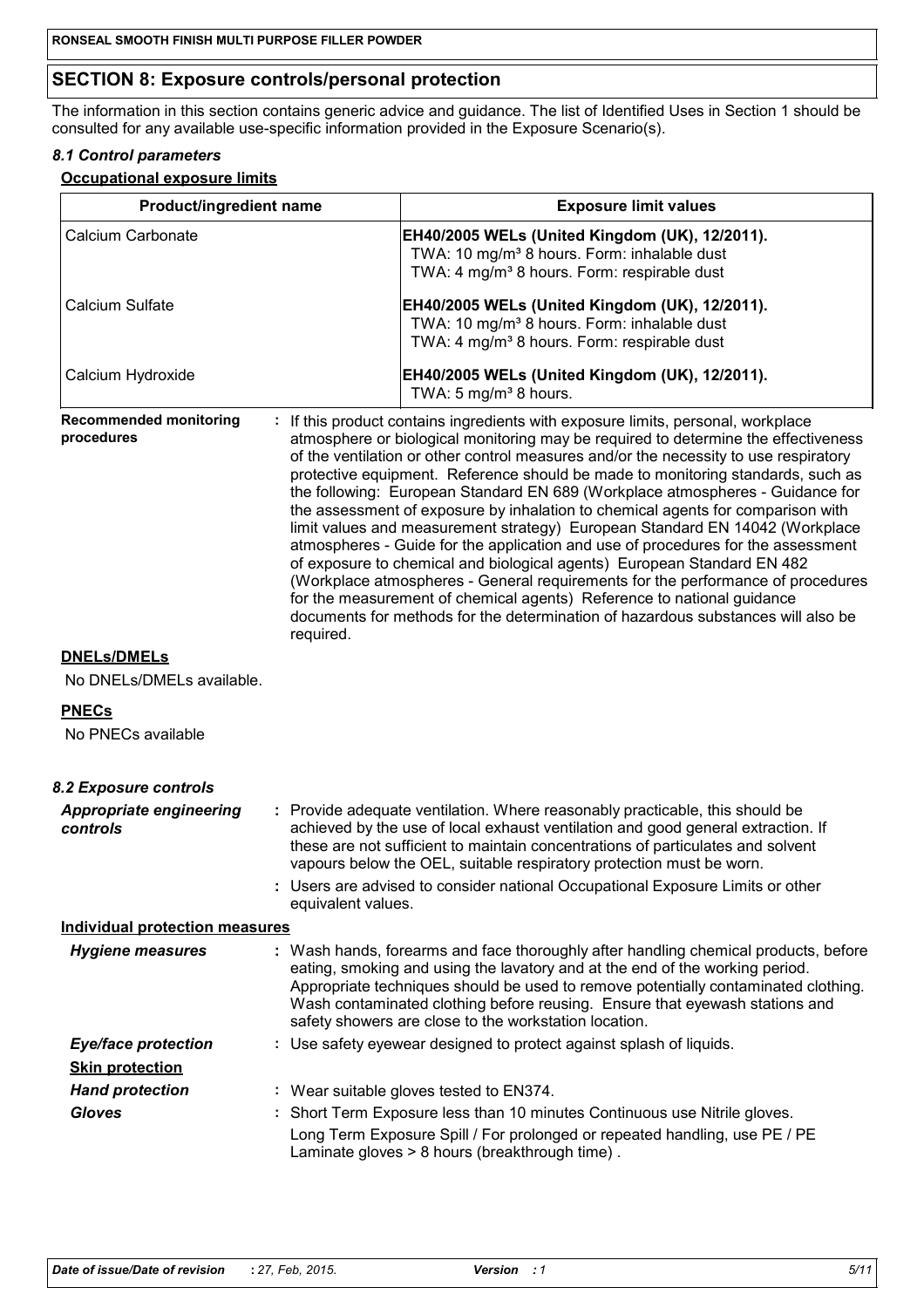# **SECTION 8: Exposure controls/personal protection**

|                                           | There is no one glove material or combination of materials that will give unlimited<br>resistance to any individual or combination of chemicals.                                                                                |
|-------------------------------------------|---------------------------------------------------------------------------------------------------------------------------------------------------------------------------------------------------------------------------------|
|                                           | The breakthrough time must be greater than the end use time of the product.<br>The instructions and information provided by the glove manufacturer on use,<br>storage, maintenance and replacement must be followed.            |
|                                           | Gloves should be replaced regularly and if there is any sign of damage to the glove<br>material.                                                                                                                                |
|                                           | Always ensure that gloves are free from defects and that they are stored and used<br>correctly.                                                                                                                                 |
|                                           | The performance or effectiveness of the glove may be reduced by physical/chemical<br>damage and poor maintenance.                                                                                                               |
|                                           | Barrier creams may help to protect the exposed areas of the skin but should not be<br>applied once exposure has occurred.                                                                                                       |
|                                           | The user must check that the final choice of type of glove selected for handling this<br>product is the most appropriate and takes into account the particular conditions of<br>use, as included in the user's risk assessment. |
| <b>Body protection</b>                    | : Personnel should wear antistatic clothing made of natural fibres or of high-<br>temperature-resistant synthetic fibres.                                                                                                       |
|                                           | : Personal protective equipment for the body should be selected based on the task<br>being performed and the risks involved and should be approved by a specialist<br>before handling this product.                             |
| <b>Other skin protection</b>              | : Appropriate footwear and any additional skin protection measures should be<br>selected based on the task being performed and the risks involved and should be<br>approved by a specialist before handling this product.       |
| <b>Respiratory protection</b>             | : Approved/certified respirator with organic vapour cartridge. Filter type: A2P2<br>(EN14387).                                                                                                                                  |
| <b>Environmental exposure</b><br>controls | : Do not allow to enter drains or watercourses.                                                                                                                                                                                 |

*Before use of this material please refer to the Exposure Scenario(s) if attached for the specific end use, control measures and additional PPE considerations.*

# **SECTION 9: Physical and chemical properties**

*9.1 Information on basic physical and chemical properties*

| <b>Appearance</b>                                      |                                        |
|--------------------------------------------------------|----------------------------------------|
| <b>Physical state</b>                                  | Solid.                                 |
| Colour                                                 | White.<br>÷                            |
| Odour                                                  | Odourless.                             |
| <b>Odour threshold</b>                                 | Not Available (Not Tested).            |
| рH                                                     | Not Available (Not Tested).<br>÷       |
| <b>Melting point/freezing point</b>                    | Not Available (Not Tested).            |
| Initial boiling point and<br>boiling range             | Not Available (Not Tested).            |
|                                                        | ÷                                      |
| <b>Flash point</b>                                     | Closed cup: Not applicable.            |
| <b>Evaporation rate</b>                                | Slower than Ether Phase                |
| <b>Flammability (solid, gas)</b>                       | Not Available (Not Tested).            |
| <b>Burning time</b>                                    | Not available.                         |
| <b>Burning rate</b>                                    | Not available.                         |
| <b>Upper/lower flammability or</b><br>explosive limits | Testing not technically possible.<br>÷ |
| Vapour pressure                                        | Testing not technically possible.      |
| <b>Vapour density</b>                                  | Testing not technically possible.      |
| <b>Relative density</b>                                | 2.645                                  |
| Solubility(ies)                                        | Not Available (Not Tested).            |
| Solubility in water                                    | Not Available (Not Tested).            |
| Partition coefficient: n-octanol/<br>water             | Not Available (Not Tested).            |

*Date of issue/Date of revision* **:** *27, Feb, 2015. Version : 1 6/11*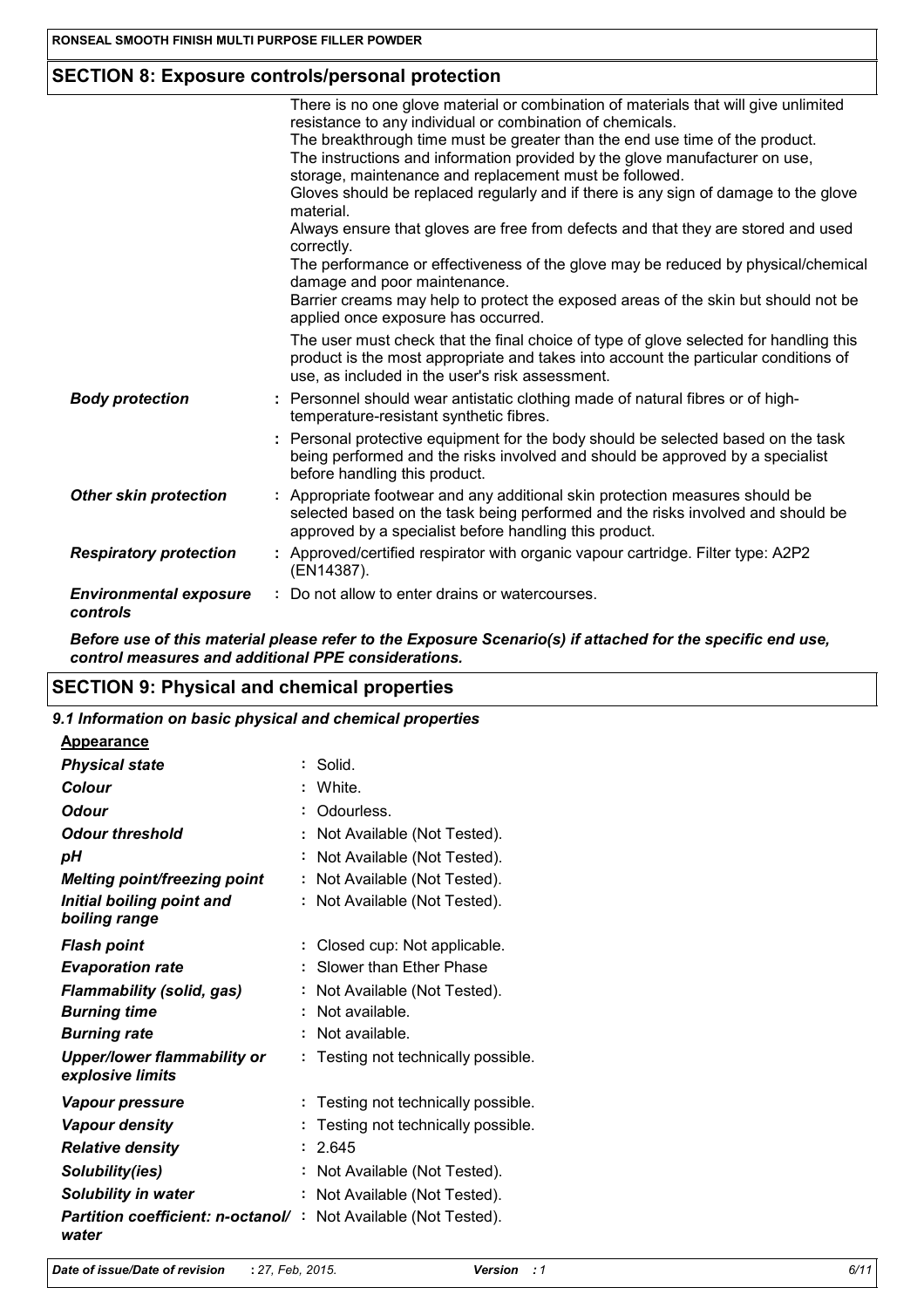| RONSEAL SMOOTH FINISH MULTI PURPOSE FILLER POWDER  |                                                                                                                                     |  |  |
|----------------------------------------------------|-------------------------------------------------------------------------------------------------------------------------------------|--|--|
| <b>SECTION 9: Physical and chemical properties</b> |                                                                                                                                     |  |  |
| <b>Auto-ignition temperature</b>                   | : Not Available (Not Tested).                                                                                                       |  |  |
| <b>Decomposition temperature</b>                   | : Not Available (Not Tested).                                                                                                       |  |  |
| <b>Viscosity</b>                                   | Not Available (Not Tested).                                                                                                         |  |  |
| <b>Explosive properties</b>                        | : Not Available (Not Tested).                                                                                                       |  |  |
| <b>Oxidising properties</b>                        | : Under normal conditions of storage and use, hazardous reactions will not occur.                                                   |  |  |
| 9.2 Other information                              |                                                                                                                                     |  |  |
| <b>Heat of combustion</b>                          | $: 0.009$ kJ/g                                                                                                                      |  |  |
| <b>SECTION 10: Stability and reactivity</b>        |                                                                                                                                     |  |  |
| 10.1 Reactivity                                    | : No specific test data related to reactivity available for this product or its ingredients.                                        |  |  |
| <b>10.2 Chemical stability</b>                     | : Stable under recommended storage and handling conditions (see Section 7).                                                         |  |  |
| 10.3 Possibility of<br>hazardous reactions         | : Under normal conditions of storage and use, hazardous reactions will not occur.                                                   |  |  |
| 10.4 Conditions to avoid                           | When exposed to high temperatures may produce hazardous decomposition<br>products.                                                  |  |  |
| 10.5 Incompatible materials                        | : Keep away from the following materials to prevent strong exothermic reactions:<br>oxidising agents, strong alkalis, strong acids. |  |  |
| 10.6 Hazardous<br>decomposition products           | Under normal conditions of storage and use, hazardous decomposition products<br>should not be produced.                             |  |  |

*Refer to Section 7: HANDLING AND STORAGE and Section 8: EXPOSURE CONTROLS/PERSONAL PROTECTION for additional handling information and protection of employees.*

# **SECTION 11: Toxicological information**

#### *11.1 Information on toxicological effects*

There are no data available on the mixture itself.

Repeated or prolonged contact with the mixture may cause removal of natural fat from the skin, resulting in nonallergic contact dermatitis and absorption through the skin.

If splashed in the eyes, the liquid may cause irritation and reversible damage.

This takes into account, where known, delayed and immediate effects and also chronic effects of components from short-term and long-term exposure by oral, inhalation and dermal routes of exposure and eye contact.

#### **Acute toxicity**

| <b>Product/ingredient name</b> | <b>Result</b> | <b>Species</b> | <b>Dose</b> | <b>Exposure</b> |
|--------------------------------|---------------|----------------|-------------|-----------------|
| Calcium Hydroxide              | ∟D50 Oral     | Rat            | 7340 mg/kg  | -               |

#### **Acute toxicity estimates**

No data available

#### **Irritation/Corrosion**

| <b>Product/ingredient name</b> | Result                 | <b>Species</b> | <b>Score</b> | <b>Exposure</b>  | <b>Observation</b> |
|--------------------------------|------------------------|----------------|--------------|------------------|--------------------|
| Calcium Hydroxide              | Eyes - Severe irritant | Rabbit         |              | 10 milligrams  - |                    |

#### **Sensitisation**

No data available

#### **Mutagenicity**

No data available

#### **Carcinogenicity**

No data available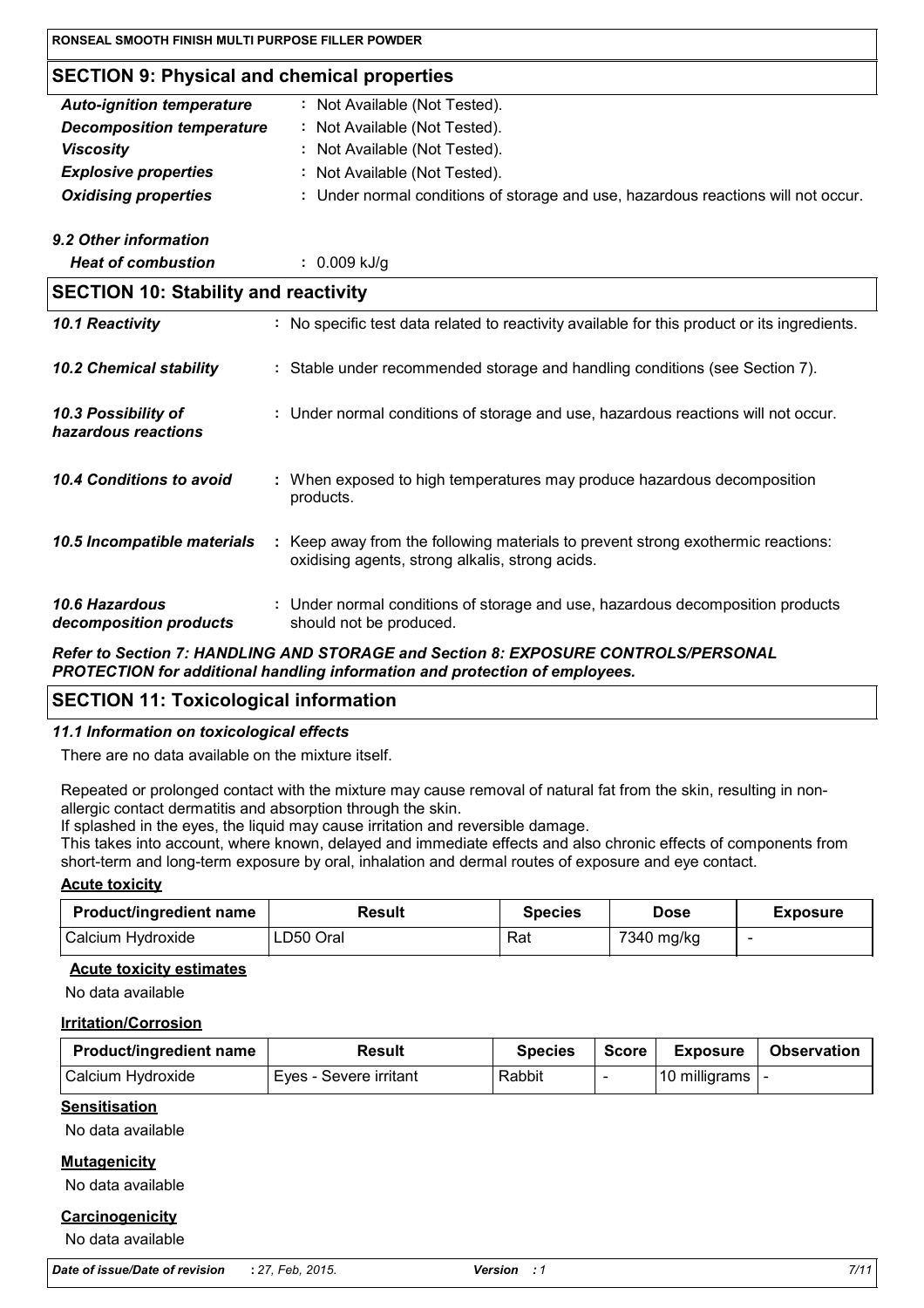# **SECTION 11: Toxicological information**

#### **Reproductive toxicity**

No data available

#### **Teratogenicity**

No data available

#### **Specific target organ toxicity (single exposure)**

| Product/ingredient name                            | Category | Route of<br>exposure        | <b>Target organs</b> |
|----------------------------------------------------|----------|-----------------------------|----------------------|
| No data available                                  |          |                             |                      |
| Specific target organ toxicity (repeated exposure) |          |                             |                      |
| Product/ingredient name                            | Category | <b>Route of</b><br>exposure | <b>Target organs</b> |
| No data available                                  |          |                             |                      |
|                                                    |          |                             |                      |

#### **Aspiration hazard**

**Product/ingredient name** Result

No data available

*Other information* **:** : Not available.

# **SECTION 12: Ecological information**

#### *12.1 Toxicity*

There are no data available on the mixture itself. Do not allow to enter drains or watercourses.

Procedure used to derive the classification according to Regulation (EC) No. 1272/2008 [CLP/GHS]

| Product/ingredient name | Result                              | <b>Species</b>                            | <b>I</b> Exposure |
|-------------------------|-------------------------------------|-------------------------------------------|-------------------|
| l Calcium Hvdroxide     | Acute LC50 33884.4 µg/l Fresh water | Fish - Clarias gariepinus -<br>Fingerling | 196 hours         |

#### *12.2 Persistence and degradability*

| <b>Product/ingredient name</b> | Test                     | <b>Result</b> |                   | <b>Dose</b> | ∣Inoculum               |
|--------------------------------|--------------------------|---------------|-------------------|-------------|-------------------------|
| No data available              |                          |               |                   |             |                         |
| <b>Product/ingredient name</b> | <b>Aquatic half-life</b> |               | <b>Photolysis</b> |             | <b>Biodegradability</b> |
| No data available              |                          |               |                   |             |                         |

#### *12.3 Bioaccumulative potential*

| $ $ Product/ingredient name $ $ LogP <sub>ow</sub> | <b>BCF</b> | <b>Potential</b> |
|----------------------------------------------------|------------|------------------|
| INo data available                                 |            |                  |

#### *12.4 Mobility in soil*

| <b>Soil/water partition</b><br>coefficient (Koc) | : Not available. |
|--------------------------------------------------|------------------|
| <b>Mobility</b>                                  | : Not available. |

# *12.5 Results of PBT and vPvB assessment*

**PBT** : Not applicable. *vPvB* **:** Not applicable.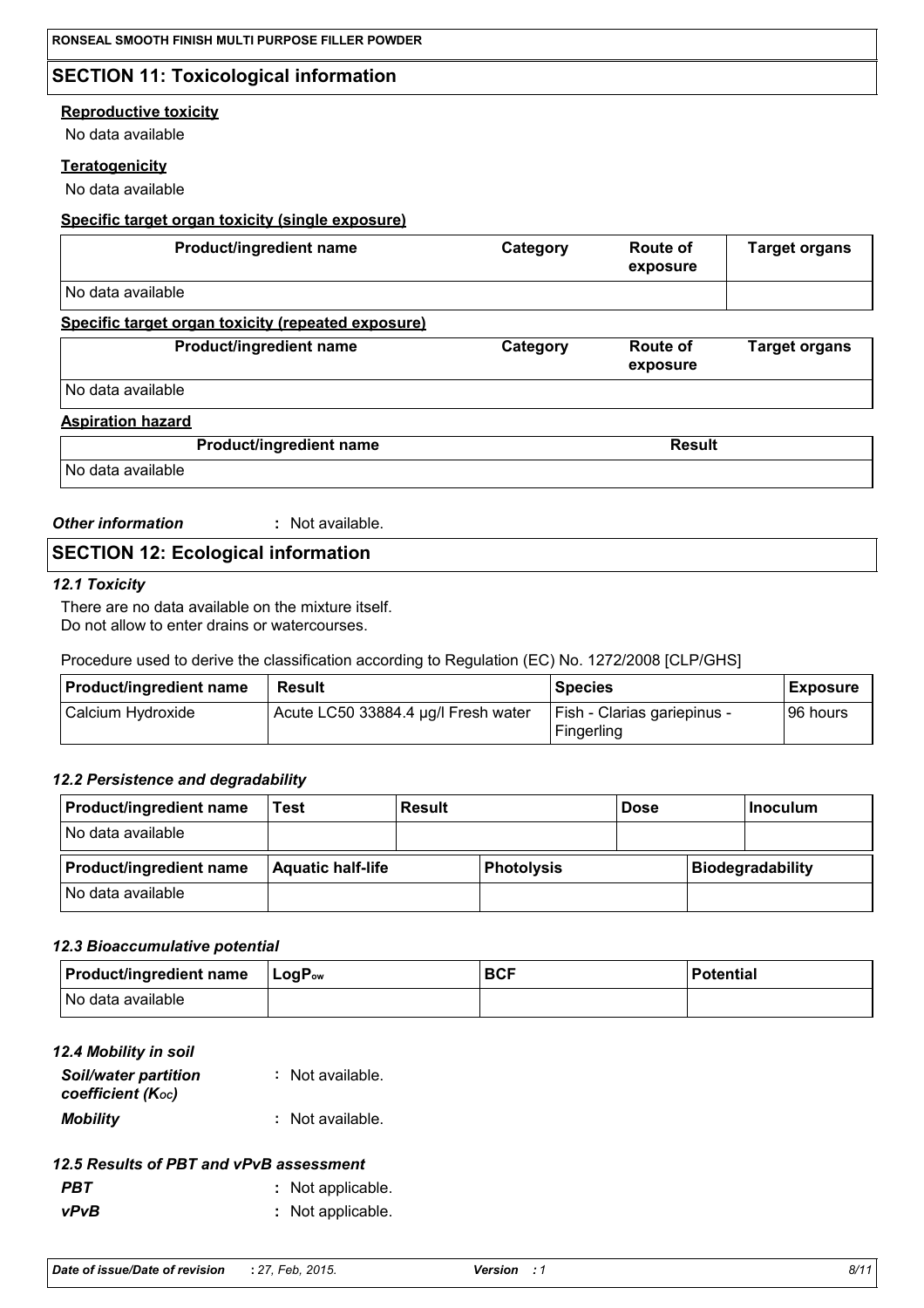# **SECTION 12: Ecological information**

| 12.6 Other adverse effects | No known significant effects or critical hazards. |
|----------------------------|---------------------------------------------------|

**:** Avoid dispersal of spilt material and runoff and contact with soil, waterways, drains and sewers.

# **SECTION 13: Disposal considerations**

The information in this section contains generic advice and guidance. The list of Identified Uses in Section 1 should be consulted for any available use-specific information provided in the Exposure Scenario(s).

#### *13.1 Waste treatment methods*

| <b>Product</b>                 |                                                                                                                                                                                                                                                                                                                                                                                                                                                                                                                                                      |
|--------------------------------|------------------------------------------------------------------------------------------------------------------------------------------------------------------------------------------------------------------------------------------------------------------------------------------------------------------------------------------------------------------------------------------------------------------------------------------------------------------------------------------------------------------------------------------------------|
| <b>Methods of disposal</b>     | : The generation of waste should be avoided or minimised wherever possible.<br>Disposal of this product, solutions and any by-products should at all times comply<br>with the requirements of environmental protection and waste disposal legislation<br>and any regional local authority requirements. Dispose of surplus and non-<br>recyclable products via a licensed waste disposal contractor. Waste should not be<br>disposed of untreated to the sewer unless fully compliant with the requirements of<br>all authorities with jurisdiction. |
| Hazardous waste                | : No.                                                                                                                                                                                                                                                                                                                                                                                                                                                                                                                                                |
| <b>Disposal considerations</b> | : Do not allow to enter drains or watercourses.<br>Dispose of according to all federal, state and local applicable regulations.<br>If this product is mixed with other wastes, the original waste product code may no<br>longer apply and the appropriate code should be assigned.<br>For further information, contact your local waste authority.                                                                                                                                                                                                   |

#### **European waste catalogue (EWC)**

The European Waste Catalogue classification of this product, when disposed of as waste, is:

| Waste code                                                         | <b>Waste designation</b>                                                                                                                                                                                                                                                                                                             |  |  |
|--------------------------------------------------------------------|--------------------------------------------------------------------------------------------------------------------------------------------------------------------------------------------------------------------------------------------------------------------------------------------------------------------------------------|--|--|
| 17 08 02                                                           | gypsum-based construction materials other than those mentioned in 17 08 01                                                                                                                                                                                                                                                           |  |  |
| Packaging                                                          |                                                                                                                                                                                                                                                                                                                                      |  |  |
| <b>Methods of disposal</b>                                         | : The generation of waste should be avoided or minimised wherever possible. Waste<br>packaging should be recycled. Incineration or landfill should only be considered<br>when recycling is not feasible.                                                                                                                             |  |  |
| <b>Disposal considerations</b>                                     | : Using information provided in this safety data sheet, advice should be obtained from<br>the relevant waste authority on the classification of empty containers. Empty<br>containers must be scrapped or reconditioned. Dispose of containers contaminated<br>by the product in accordance with local or national legal provisions. |  |  |
| European waste<br>catalogue (EWC)<br><b>Contaminated packaging</b> | : Recycling possible. Ensure packaging is completely empty before recycling.<br>Dispose of uncured residues in the same way as the product itself. Plastic articles<br>15 01 02 - metallic packaging 15 01 04 - mixed packaging 15 01 06.                                                                                            |  |  |
| <b>Special precautions</b>                                         | : This material and its container must be disposed of in a safe way. Empty containers<br>or liners may retain some product residues. Avoid dispersal of spilt material and<br>runoff and contact with soil, waterways, drains and sewers.                                                                                            |  |  |

# **SECTION 14: Transport information**

|                                                        | <b>ADR/RID</b>           | <b>IMDG</b>              | <b>IATA</b>    |
|--------------------------------------------------------|--------------------------|--------------------------|----------------|
| 14.1 UN number                                         | Not regulated.           | Not regulated.           | Not regulated. |
| 14.2 UN proper<br>shipping name                        | $\overline{\phantom{a}}$ | $\overline{\phantom{a}}$ | -              |
| 14.3 Transport<br><b>Hazard Class(es)/</b><br>Label(s) | $\overline{\phantom{0}}$ | $\overline{\phantom{a}}$ |                |
| 14.4 Packing<br>group                                  | $\overline{\phantom{0}}$ | $\overline{\phantom{0}}$ |                |
|                                                        |                          |                          |                |
| Date of issue/Date of revision                         | : 27, Feb, 2015.         | Version : 1              | 9/11           |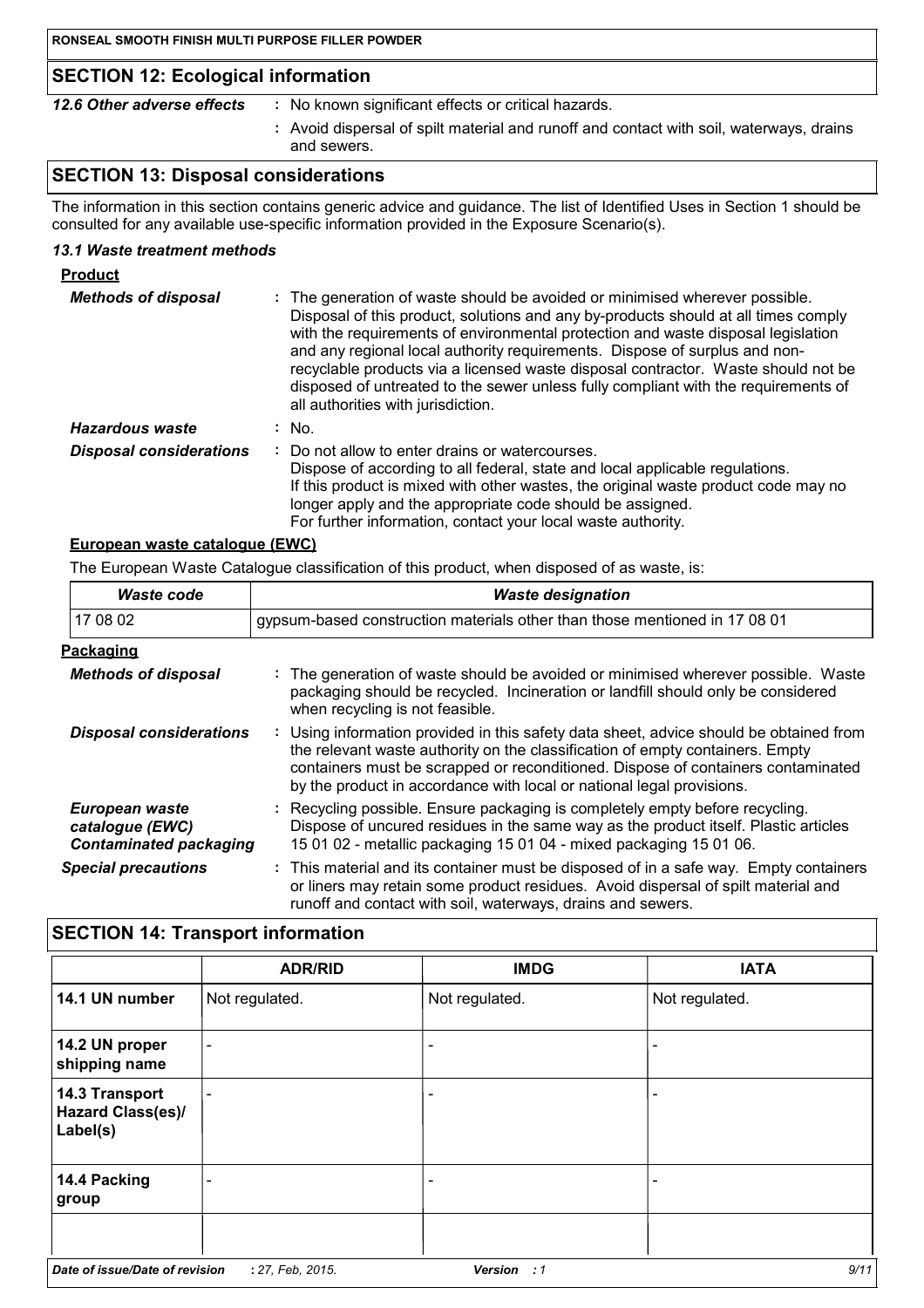| RONSEAL SMOOTH FINISH MULTI PURPOSE FILLER POWDER |     |     |     |
|---------------------------------------------------|-----|-----|-----|
| <b>SECTION 14: Transport information</b>          |     |     |     |
| 14.5<br>Environmental<br><b>hazards</b>           | No. | No. | No. |
| <b>Additional</b><br><b>linformation</b>          |     | -   |     |

*This mixture is not classified as dangerous according to international transport regulations (ADR/RID, IMDG, ICAO/IATA).*

**Do not carry by air without prior consent of the airline**

|      | 14.6 Special precautions for : Transport within user's premises: always transport in closed containers that are |
|------|-----------------------------------------------------------------------------------------------------------------|
| user | upright and secure. Ensure that persons transporting the product know what to do in                             |
|      | the event of an accident or spillage.                                                                           |

| <b>14.7 Transport in bulk</b>   | : Not available. |
|---------------------------------|------------------|
| according to Annex II of        |                  |
| <b>MARPOL 73/78 and the IBC</b> |                  |
| Code                            |                  |
|                                 |                  |

*Multi-modal shipping descriptions are provided for informational purposes and do not consider container sizes. The presence of a shipping description for a particular mode of transport (sea, air, etc.), does not indicate that the product is packaged suitably for that mode of transport. All packaging must be reviewed for suitability prior to shipment, and compliance with the applicable regulations is the sole responsibility of the person offering the product for transport. People loading and unloading dangerous goods must be trained on all of the risks deriving from the substances and on all actions in case of emergency situations.*

# **SECTION 15: Regulatory information**

*15.1 Safety, health and environmental regulations/legislation specific for the substance or mixture*

#### **EU Regulation (EC) No. 1907/2006 (REACH)**

#### **Annex XIV - List of substances subject to authorisation**

#### **Annex XIV**

None of the components are listed.

# **Substances of very high concern**

None of the components are listed.

Annex XVII - Restrictions : Not applicable.

*on the manufacture, placing on the market and use of certain dangerous substances,*

**Other EU regulations** *mixtures and articles*

| <b>Seveso II Directive</b>  | : This product is not controlled under the Seveso II Directive.                    |
|-----------------------------|------------------------------------------------------------------------------------|
| <b>15.2 Chemical Safety</b> | : This product contains substances for which Chemical Safety Assessments are still |
| Assessment                  | required.                                                                          |

# **SECTION 16: Other information**

 $\nabla$  Indicates information that has changed from previously issued version.